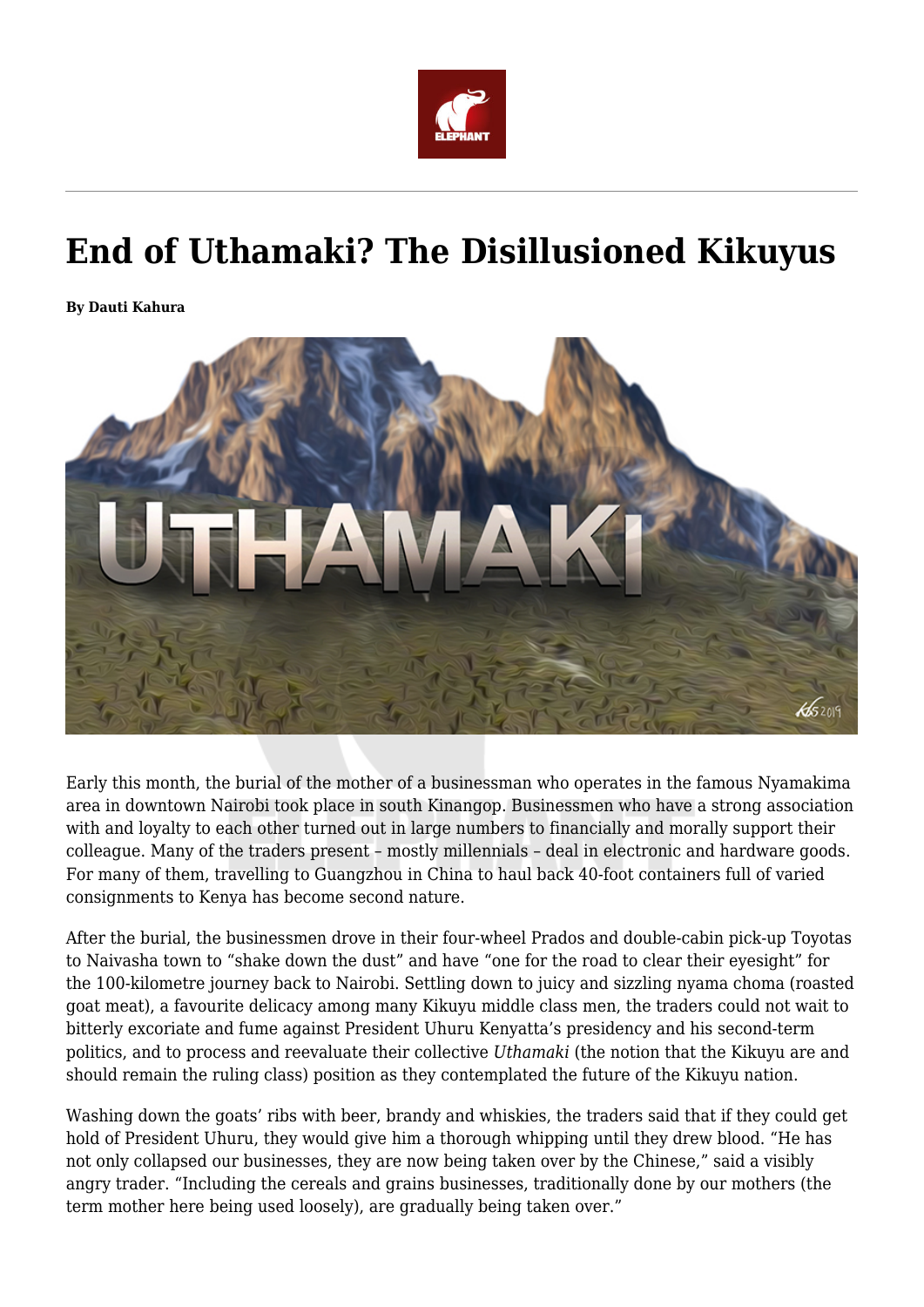During President Mwai Kibaki's reign (2002–2012), when many of the traders expanded and grew their businesses, their trade enjoyed a great boom and flourished immensely. They made loads of money, built stone houses in their ancestral homes, bought tracts of land, invested in real estate, rode fancy and powerful SUVs, and generally lived large. Many of them could even afford the upkeep of a concubine.

What hurt most, said the mourners, was that they had staked their lot with Uhuru's re-election, and had collected funds for his campaign, especially in 2017, in the hope of continuing to reap big time, just like they had done in Kibaki's time. Between 2013 and 2017, they noticed that their lucrative businesses had slackened somewhat. But they rationalsed this by saying it was President Uhuru's first time as president and it had taken longer than necessary for him to settle down.

During President Mwai Kibaki's reign (2002–2012), when many of the traders expanded and grew their businesses, their trade enjoyed a great boom and flourished immensely. They made loads of money, built stone houses in their ancestral homes, bought tracts of land, invested in real estate, rode fancy and powerful SUVs, and generally lived large.

"Business was still thriving," said Jason Mwangi, an importer of hardware tools, electronics equipment and strobe lights, "but mega corruption was beginning to get out of control and was affecting our trading." As it was Uhuru's second and last term – also viewed as his legacy term – the trader told me, the businessmen had hoped that the president would rein in runaway graft, institute measures to curb it and even order the arrest of the said looters.

"He had nothing to lose, he could afford to be firm and brook no nonsense," reasoned the traders. So, in 2017, they had sealed the entire Nyamakima area to dance and dine and wine and revel in his victory. And now this…barely two years into his legacy term, the traders were gritting their teeth, their businesses were collapsing faster than they had taken the time to build them.

Peter Macharia, who deals in solar lights and panels and energy-saving light bulbs, told me that for the last couple of months he has just been paying his rent for his premises without any discernible income in hand. "Business is so bad. I'm just hanging in there…I don't know what to do, we have really been screwed…Since President Uhuru's re-election, he has been spinning the tale that it's [William] Ruto to blame for all the corruption, hence the wobbly economy. Did we elect Uhuru as president or we elected Ruto?"

"If indeed all the theft in government has been perpetrated by Ruto, what has the president done about it?" said a visibly agitated trader. *"Gutiri muici na mucuthereria."* There is no difference between a thief and his onlooker. "In fact, the onlooker in this case is even worse than the thief because he knowingly abetted the theft. Just when did President Uhuru realise that his deputy was apparently pilfering the state coffers?" the traders argued, "Because of President Uhuru's gross incompetence and wanton carelessness, it was just a matter of time before they were exposed."

"If you are a farmer who keeps animals and you employ a shepherd to care for the animals, but instead of doing that, he slaughters your very animals from time to time, would you continue keeping him, would you continue trusting him with your flock?" asked one trader. "For Ruto to presumably engage in all that state theft, the president must also have been part of it. How else do you explain the fact that you're the president but you don't know what's happening in your backyard? And when you finally wake up from your slumber, you demolish people's property in the guise of fighting corruption."

The traders were thoroughly peeved about the president's directive late last year to destroy certain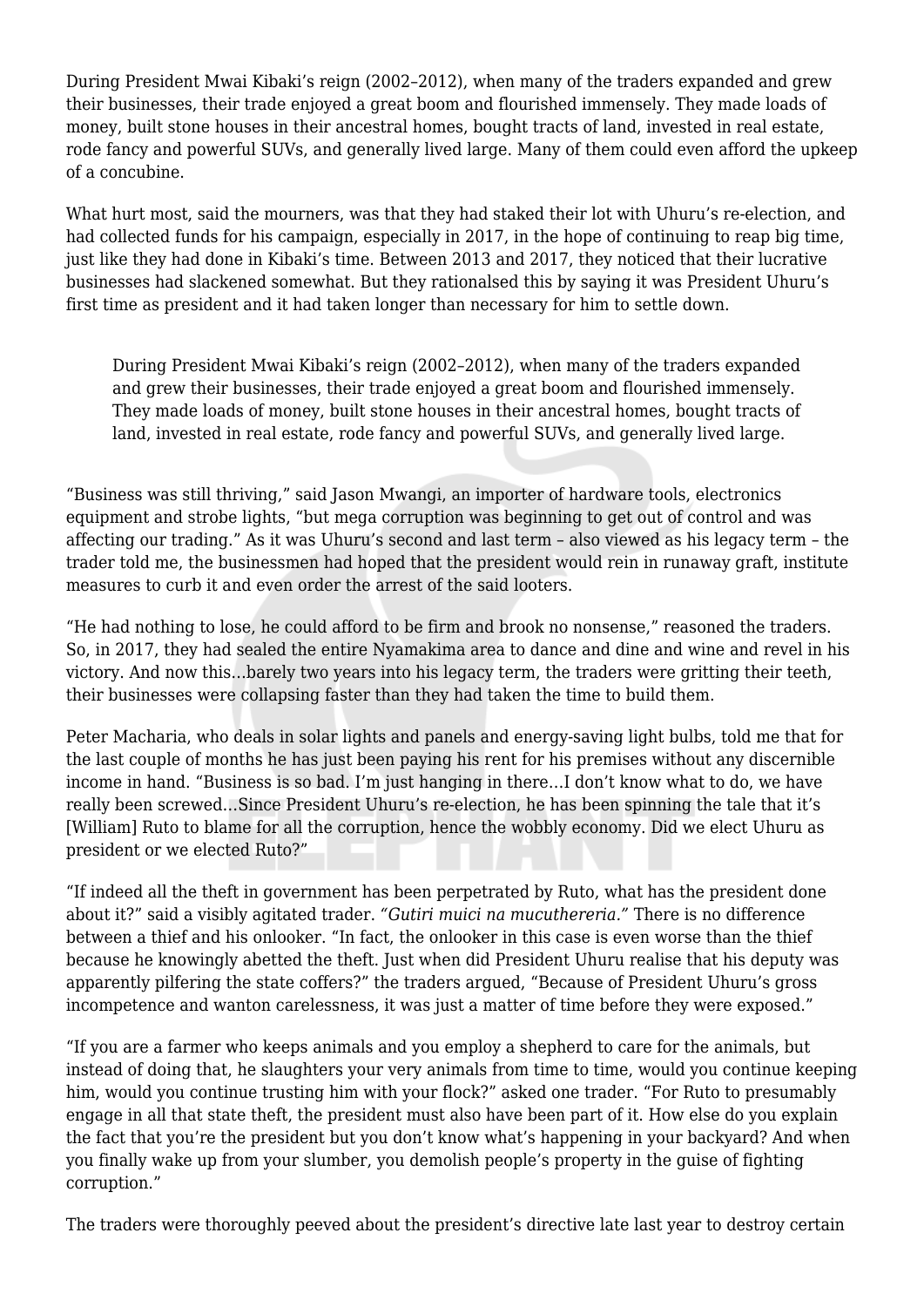properties to prove to Kenyans that he was indeed fighting state corruption. "Who was he fooling? That was an unnecessary distraction because as he was destroying the properties, he was clamping down on our consignment.

"If indeed all the theft in government has been perpetrated by Ruto, what has the president done about it?" said a visibly agitated trader. *"Gutiri muici na mucuthereria."* There is no difference between a thief and his onlooker.

My goods were confiscated for six months," said Macharia. "At the Embakasi government go-downs and by the time the president was pretending to come to our rescue, I'd given up on the goods – I couldn't afford to pay the charges. I lost a lot of money."

The traders noted that for the longest time the Kikuyu electorate had excused President Uhuru's drinking habits. "We said it didn't matter…what mattered was his performance and the fact that he was one of us. We were dead wrong." they said. "Ruto is focused and steady because he is always sober," observed the traders. "He also has his faults but because he is a teetotaller he is disciplined, hardworking and organised. This talk that it's Ruto who had depleted the state's cash is hogwash…Let Uhuru fight Ruto if he must, but let him not tell us the economy has tanked because Ruto collapsed it."

## **Giving up on "The Family"**

Among the Kikuyu, the Kenyatta family has always remained a taboo subject: the family is treated like royalty, immune from criticism. Not anymore. The traders said many Kikuyus are waking up to the realisation that the Kenyatta family was only interested in advancing the larger family's interests and expanding its business empire. "The family has been using the Kikuyu people as a stepping stone to enrich itself to the detriment of the community. It doesn't care whether our children are starving or not, whether they go to school or not, whether they have jobs or not…all they're interested in is ensuring this plantation serves their purpose."

Yet, "the plantation" is now showing signs of dying: the Kikuyu electorate is dazed, disillusioned, and restless. "We'll never vote again" has become an increasingly repeated mantra among the electorate. Or "We are going to vote for Ruto because he is available and generous."

The "Kikuyu plantation" is also withering because its people – especially the young – are planning to run away from the country to far-off lands to escape the crippling economic conditions.

Dennis Kimani, aka Denno, a Bachelor of Commerce graduate from the University of Nairobi, has thrown in the towel as far as job hunting is concerned. Even though he is from a fairly stable middle class family, his family connections have refused to come through. "I've given up," said Denno when we recently met. "I cannot take it anymore."

He has been looking to migrate to Qatar in the hope of getting a job – any job "because at 28, the clock is ticking away…*na riua ritietagirira muthamaki."* The sun does not wait even for a king. "I am not growing younger."

Among the Kikuyu, the Kenyatta family has always remained a taboo subject: the family is treated like royalty, immune from criticism. Not anymore.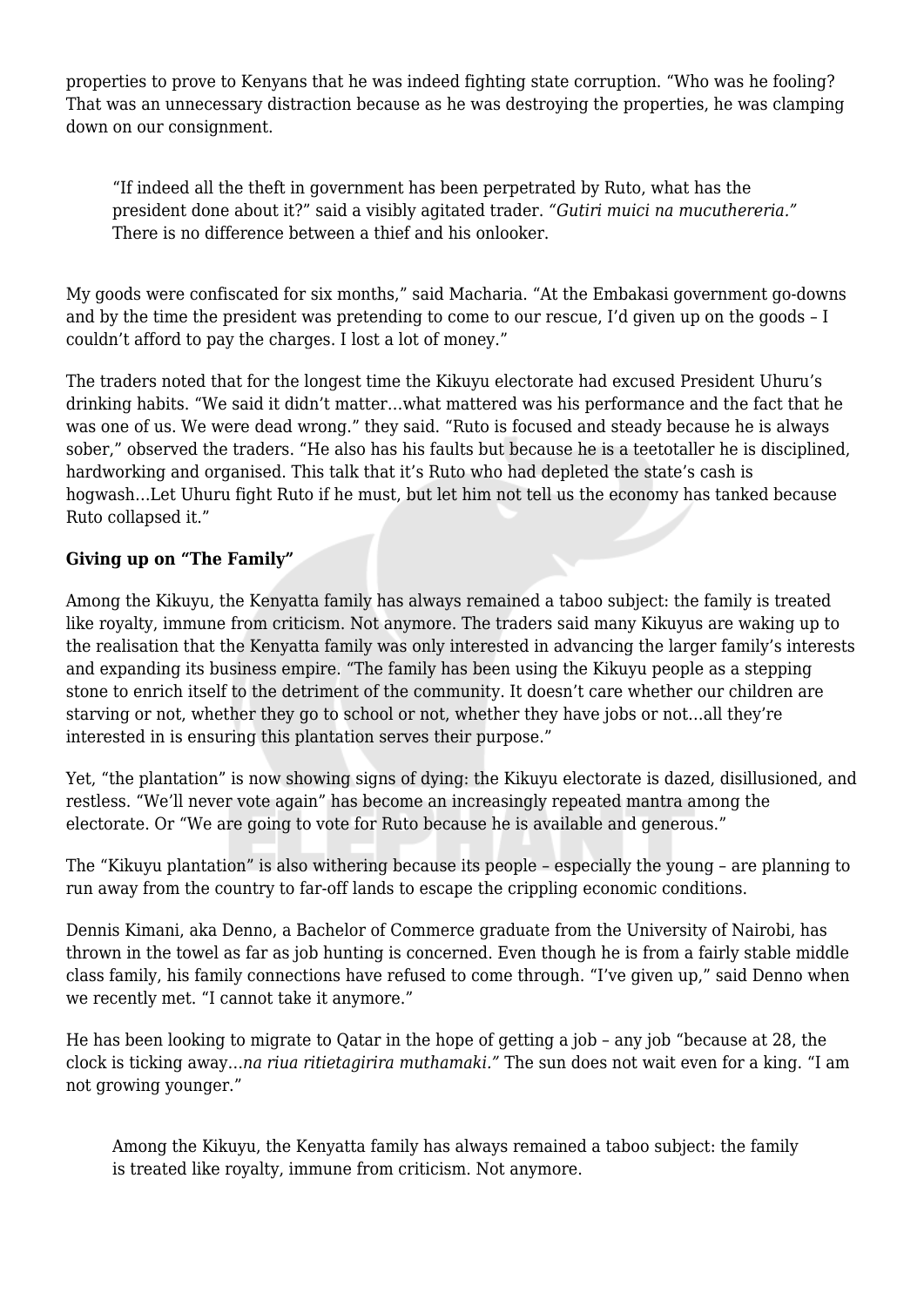Denno told me an unfortunate story: "When I was in primary school, my closest friend was Clifford Omondi. We lived in the same estate, went to the same school and shared many things. We were happy. One night my father came home late at night. We were all asleep but he woke us [children] up to eat the nyama choma he had brought. But he hadn't woken us to eat the meat – he had woken us to tell me about my friend Omondi. 'Listen my son, I want you to cease your friendship with that boy…those people are not good, they are not cultured, they have odious beliefs, they like destroying people's property so they have no respect for anything. If by chance they were left to lead this country, they would run our country down completely…Have you heard what I've told you?'"

Denno never spoke to his friend again, but what his father told him many years back haunts him to date. He wonders why since President Uhuru's presidency in 2013 the country has been gripped by massive state corruption, and by 2018, after two controversial presidential elections, things have apparently spiraled out of control. Even his more reticent father on matters politics is looking troubled. "What I have been itching to ask my father is why the country's economy is in shambles and yet we have a Kikuyu for president."

After coming back from United Arab Emirates (UAE), where she had lived for 10 years, Florence Wambui came back home to Nairobi for good to start a business that she had always dreamed of starting: running a shoe company. In Dubai, she had worked for five years as a manager in a big shoe boutique. "I had the know-how, the experience and some money I'd saved to start the business. But the Kenya I'd left behind in July 2008 wasn't the Kenya I returned to in January 2018 just after President Uhuru had been sworn-in for his second term," said a less than inspired Wambui.

In just less than a year, she was already thinking of relocating to Canada. "I could not see my future here…everything seemed to be in a tumble down."

But as luck would have it, people like Dennis began approaching her for advice on the procedures for migrating to the Middle East, a region she had come know very well after a 10-year stint there. "I halted my own migration to Canada to run a bureau for Middle East-bound Kenyans, many of them Kikuyus, who seem to be literally escaping from their country."

Steve Karanja, 27, an IT technician, is in the same predicament as Denno. Unable to find a steady job, he has reconciled with the fact that the only way for him to find work is if he leaves this country. With a contact in the United Kingdom, Steve has been working to save some cash for the expensive visa processing as he also thinks of how to beef up his meagre bank accounts. "Brexit Britain is better than a troubled country called Kenya," Steve said to me. "Anytime."

## **Lost children of Mau Mau**

But nothing prepared for me the impending Uthamaki meltdown like a video clip that was sent to me several weeks ago. It is of a Kikuyu millennial man who claims to have a messianic message for a tribe that apparently has lost its way. It is a cry of anguish, and of introspection. The message is a call to the tribe's long gone forefathers to come to its rescue and intercede on behalf of a community captured by the capriciousness of fate, and by a single powerful family that has enslaved the community for the last half a century.

"Let's come and reason together people of my tribe," reads the young man from a long well-crafted missive read from a mobile phone. It is an impassioned plea:

*Nyumba, ndirari gathafari ndiratumetwo ni mwene nyaga na arajeria kundu kuria mwitaga ukirini, ndiracemania na ngomi, maithe maitu, ngomi citu acio makomire tene na ruo runene na ti akenu…eeeh ti akenu. Kiria maruagera ni munaga gikihuthirwo uru ni aria matekeruire. Kuma*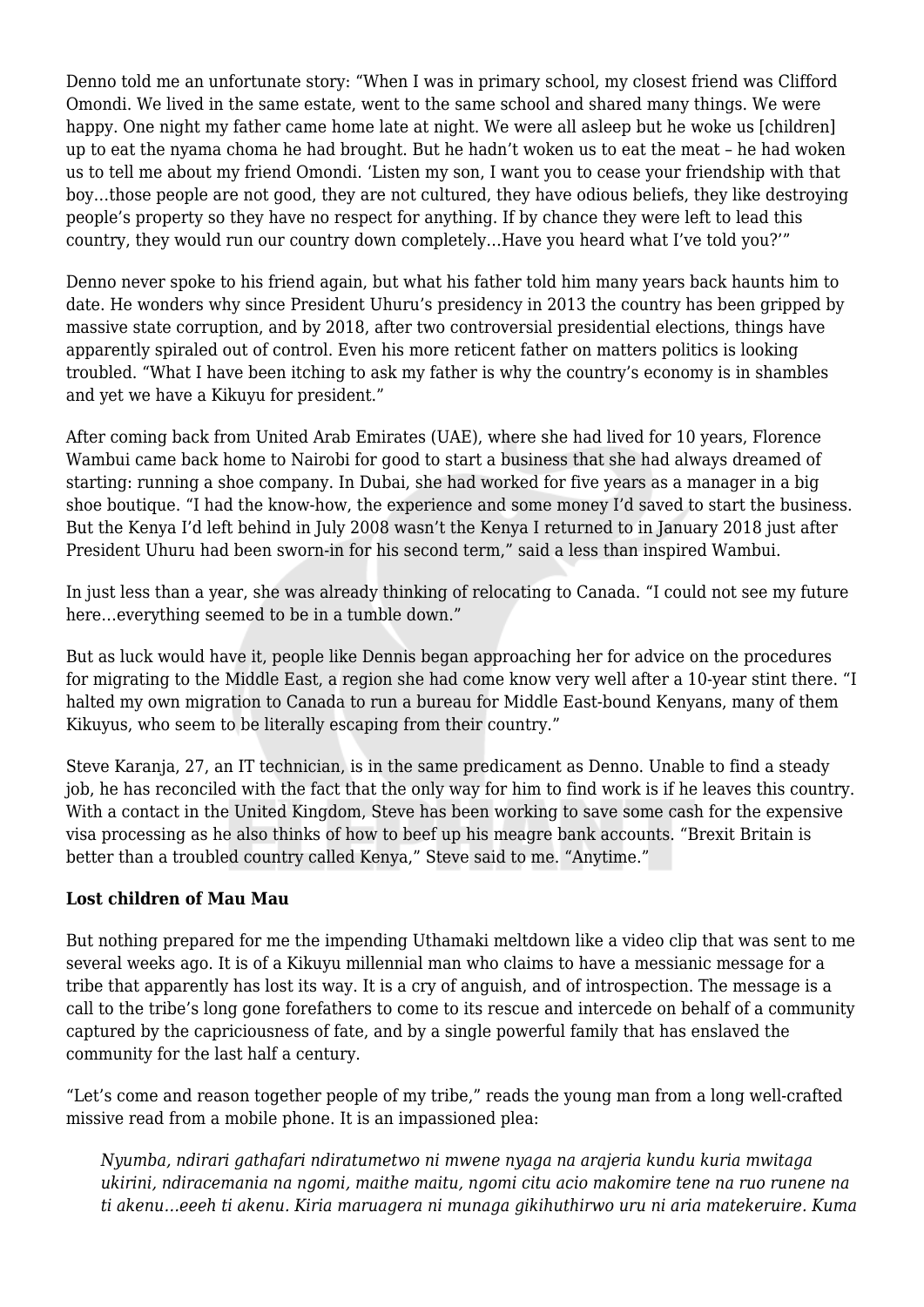*riria Kenya yagiire wiyathi, gutire mu Mau Mau uri wagunika, bururi uyu, kana ciana ciao igeteithekera kuo. Athini aria athini bio bururi uyu ni Mau Mau na ciana ciao. Aria matari migunda ni Mau Mau na ciana ciao, aria mururaga umuthenya magicaria wira ni ciana cia Mau Mau. Aria maturaga magicaria title deed cia tubloti twao ni Mau Mau na ciana ciao. Aria maturaga manegenaga ni kahuwa na macani na iria no Mau Mau na ciana ciao. Aria maturaga mururaga na maratathi magicaria wira bururi-ini uyu, no ciana cia Mau Mau. Airetu aria makomagwo nao ni itonga nigetha mandikwo wira ni ciana cia Mau Mau…Ni nyumba imwe tu ya twenjeiri irima riri eria yehokirwo ni maithe maitu, igicoka ikimagaruruka na riu no indu nyumba iyo iracokaniriria, nigetha iture ya thaga ciana cia Mau Mau na ciana cia cio…icio kimi… Andu aitu hingokai maitho…kirumi kia Mau Mau una riu ki mwoyo…kirumi kia Mau Mau una riu ki mwoyo…*

My people, I was away at a little safari that I'd been sent to by our God (of the mountains), and he took me to a place you call *ukirini* where I met our ancestors, our forefathers that that are long dead, who died with a lot of pain, and they are not happy…yes, they not happy. They are unsettled because what they fought for is being misused by those who did not fight for it. Since Kenya attained independence, no Mau Mau has ever benefitted in this country, not even their children. The poorest of the poorest in this country are the Mau Mau and their children. Those who do not have land, those who loiter every day looking for job opportunities, are the children of Mau Mau. Those that have been chasing title deeds for their little plot of lands, are Mau Mau and their children. The people who have perpetually complained of their coffee, tea and milk productions are Mau Mau and their children. Those people who have been moving from one corner in this country to another with testimonials, in search of work, are the children of Mau Mau. Those innocent lasses who are prostituted by the rich [Kikuyu men] for job favours are the daughters of Mau Mau…It is just one family that has dug this abyss for us, a family that had been trusted by our forefathers, but which turned against them. Since then, that family has just been accumulating abundant riches, all in the name of continuing to enslave and oppress the descendants of the descendants of Mau Mau…You all know the family I am talking about…(The narrator does not mention the name of the said family, but leaves his listeners with absolutely no doubt which family he is referring to: the Kenyatta family).

The narrator closes his call to action to the Kikuyu people by imploring: "Our people, open your eyes to [the true realities of your lives]…the curse of the Mau Mau is still alive…the curse of the Mau Mau still lives."

This is an excerpt of a much longer soliloquy in which the narrator reminds the Kikuyu people: *"Gikuyu kiugaga thire utarihwo no worogi…haria bururi weigereire na kirumi…Kenya yagurirwo na thakame ni maithe maitu magekua meendeire ni getha matucariria wiyathi…wiyathi uyu weteaga na ngati…"* The Kikuyu people say the only debt one cannot pay is that of witchcraft…this country has set itself on a cursed path…Kenya was liberated by our forefathers who willingly died so that we, their descendants, could enjoy the freedom that they so gallantly fought for…freedom which the home guards and collaborators seized, and which they continue to mock us with.

A couple of weeks ago, I was taking a reality check in the central business district (some Nairobians now call it the central bad district) and by pure coincidence I walked next to the statue of the freedom fighter Dedan Kimathi situated on the junction of Kimathi Street and Mama Ngina Street. This was before the National Museum of Kenya (NMK) ring-fenced the statue's area for renovations.

It was late in the evening and dusk was setting in. As I approached the statue, I could hear the noises of a man grovelling in acute pain. On closer look, I saw a young man, possibly no more than 30 years old, cuddled in a foetal position besides the statue, beseeching Dedan Kimathi, son of Wachiuri, to intercede on behalf of the crying Kikuyu people and liberate them from the yoke of modern day slavery and oppression.